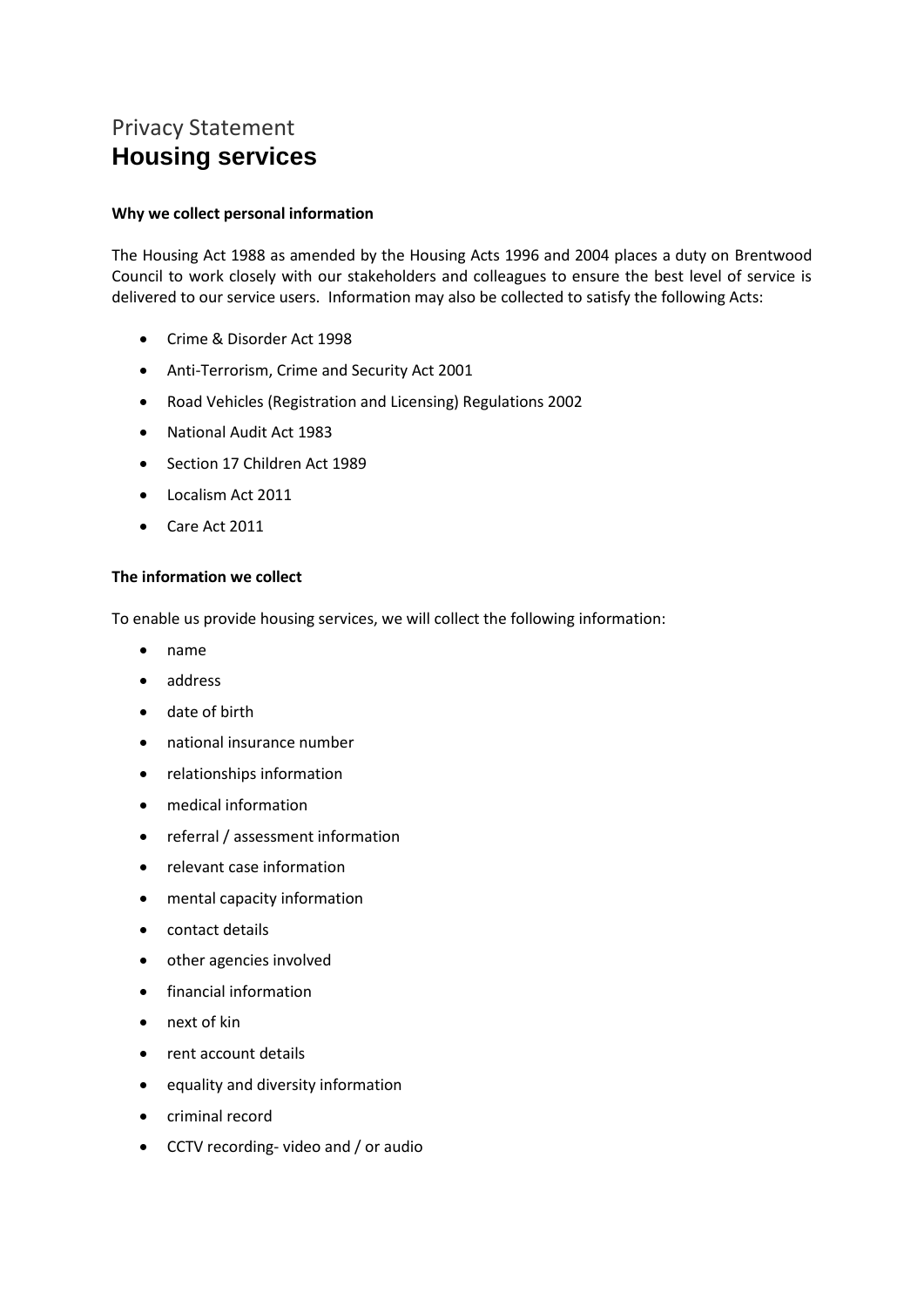# **Purpose for processing your information**

Information is processed to:

- deliver housing services
- collate anonymous statistical data
- prevent and detect crime including fraud
- maintain accounts of our service users

# **Who we share your information with**

We may share your personal data between our services and with partner organisations, such as government bodies and the police. We will do so when it is of benefit to you, required by law and to prevent or detect fraud. Partner organisations we share your information with include the following:

- health agencies
- other government departments for example, Department of Works and Pensions
- police
- registered housing providers and landlords
- other councils
- Social Services

# **How long we keep your information**

We will only hold your records during the period of our relationship with you and for a set period afterwards to allow us to meet our legal obligations including resolving any follow up issues between us.

The retention period is either dictated by law or detailed in our Document Retention Policy which can be found on our website. Once your data is no longer needed it will be securely and confidentially destroyed.

# **Your rights**

- The right to be informed this relates to how we use your personal data
- The right of access You can ask for access to the information we hold on you
- The right to rectification You can ask to change information you think is inaccurate
- The right to erasure You can ask to delete information (right to be forgotten) in certain circumstances
- The right to restrict processing You can ask to limit what we use your personal data for
- The right to data portability You can ask to have your information moved to another provider
- The right to object You can object to the processing of your personal data in certain circumstances